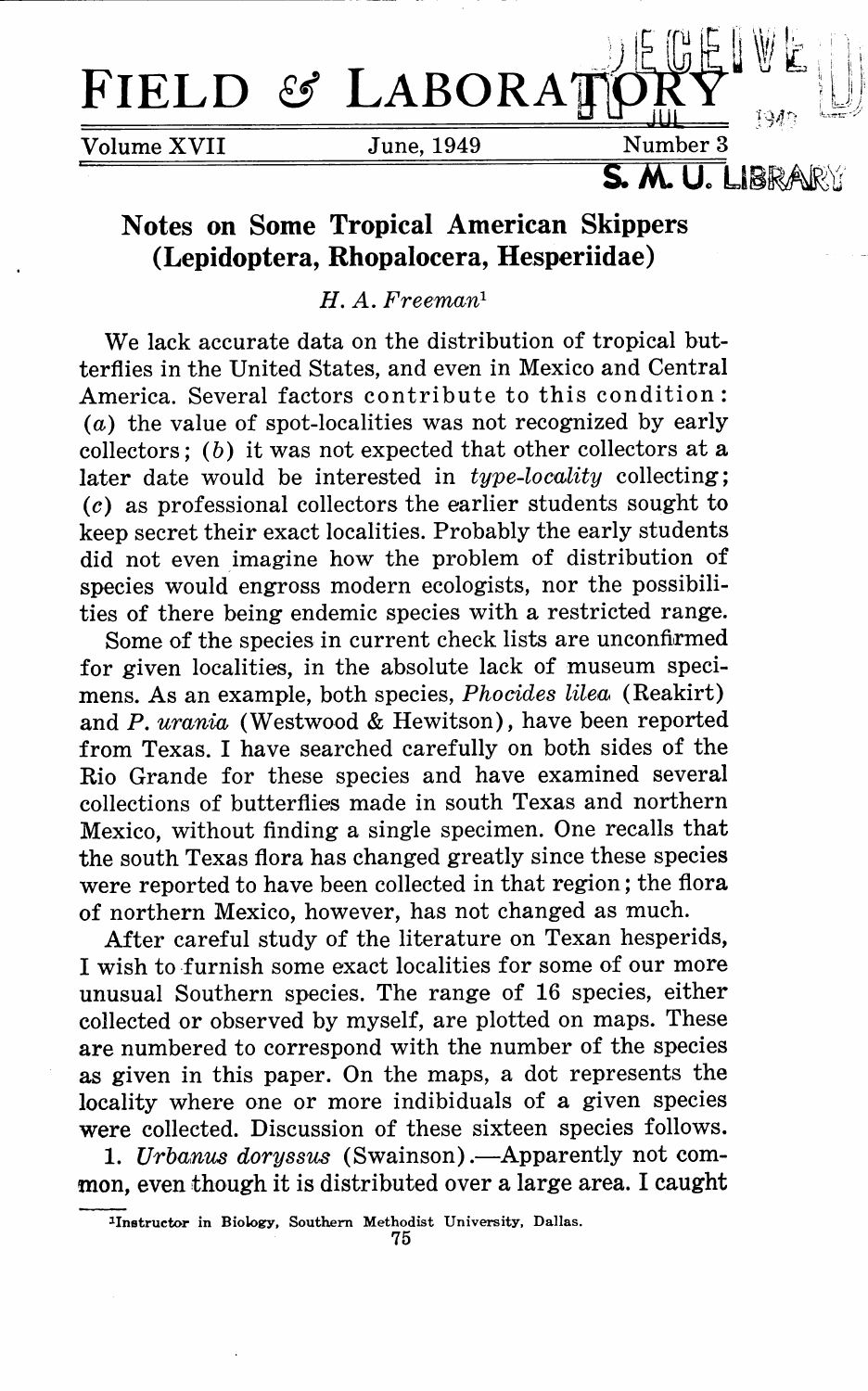a male near Victoria, Mexico, in June, 1935. No specimens were observed in Mexico during June, July and August, 1936. On October 10, 1944, I saw an individual feeding on papaya blossoms in Pharr, Texas. I caught a male close to Pharr, on March 10, 1945; and next day took another male at the same locality. There were no flowers in the area. The skippers darted about in a clearing, then rested for a brief period on the branches of a small shrub.

2. *Chioides zilpa* (Butler).—Previous records show this species at Kerrville, Texas, during September; and Patagonia Mountains, Arizona, during May. It occurs rather generally over Mexico on down to South America; but North American records are scanty. I collected (though not commonly) individuals of this species from cultivated zinnias at Pharr, Texas, in 1944, 1945 and 1947 (2 males and 1 female, Sept. 24, 1944; 1 female, Oct. 1, 1945; and 1 female, Sept. 19, 1947).

3. *Astraptes anaphus* (Cramer) .-- This tropical American species seems to be most abundant in the low jungle areas of South America. It is common in parts of Central America and southern Mexico, becoming more scarce in northern Mexico. Only once has it been found within the bounds of the United States, when, on Sept. 9, 1944, I took a fresh female feeding on jasmine blossoms, at Pharr, Texas.

4. Proteides mercurius (Fabricius).--While this rather large skipper is fairly abundant south of the Rio Grande, records of its occurrence within the bounds of this country are meager. According to Lindsey, Bell, & Williams *(Hesperioidea; of North America), P. mercurius* occurs from Texas, New Mexico and Arizona, and southward to Paraguay. My only specimen from the United States is a male taken ten miles south of Pharr, Texas, April 25, 1948.

5. *Cabares potrillo* (Lucas).—Common in some sections of Mexico and Central America. I collected several at Monterrey and Victoria in 1935 and 1936. Previous records of this species gave it as 'occasionally taken in Texas in May.' I found several individuals of this species at Pharr, Texas; and at La Reforma Ranch (10 miles south of Pharr), took several *C. potrillo* in November 1947 and March 1948. Several specimens were collected from bachelor buttons ( *Gomphrena globosa* L.) at Pharr in October, 1946.

6. *Cogia calchas* (Herrich-Schaeffer) .- A common tropi-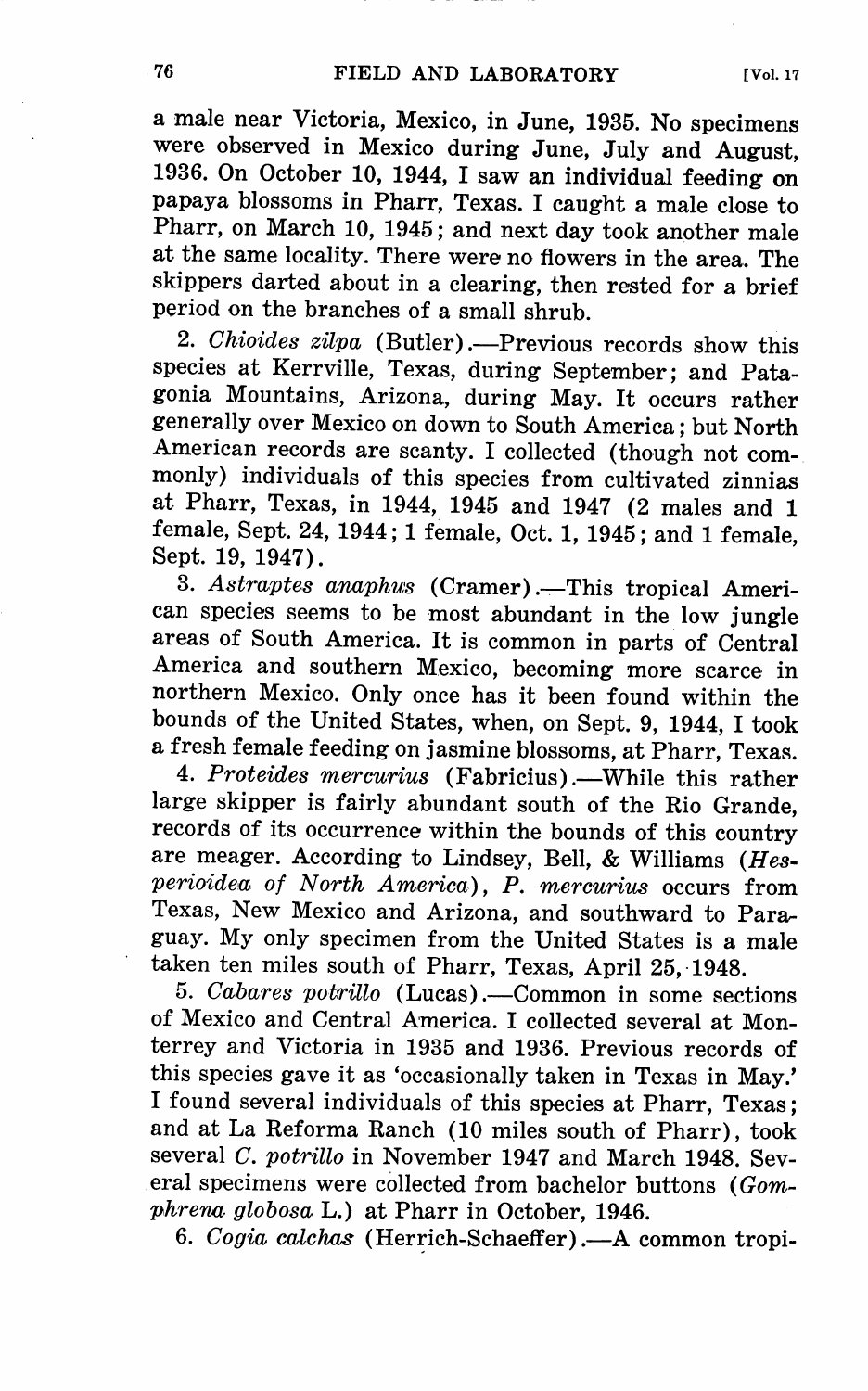

cal American species found over most of northern South America, all of Central America and several states of Mexico. It appears that the northernmost range of this species (based on previous records) is in the Pharr-Brownsville area of Texas, where I got 9 specimens at Brownsville, June 5-9, 1940. Several were collected at Pharr and Hidalgo during the years 1944-48. The main flight appears to be in May and June and again September and October.

7. *Spathilepia clonius* (Cramer).—Common in hot regions of Central and South America and in the Gulf Coastal area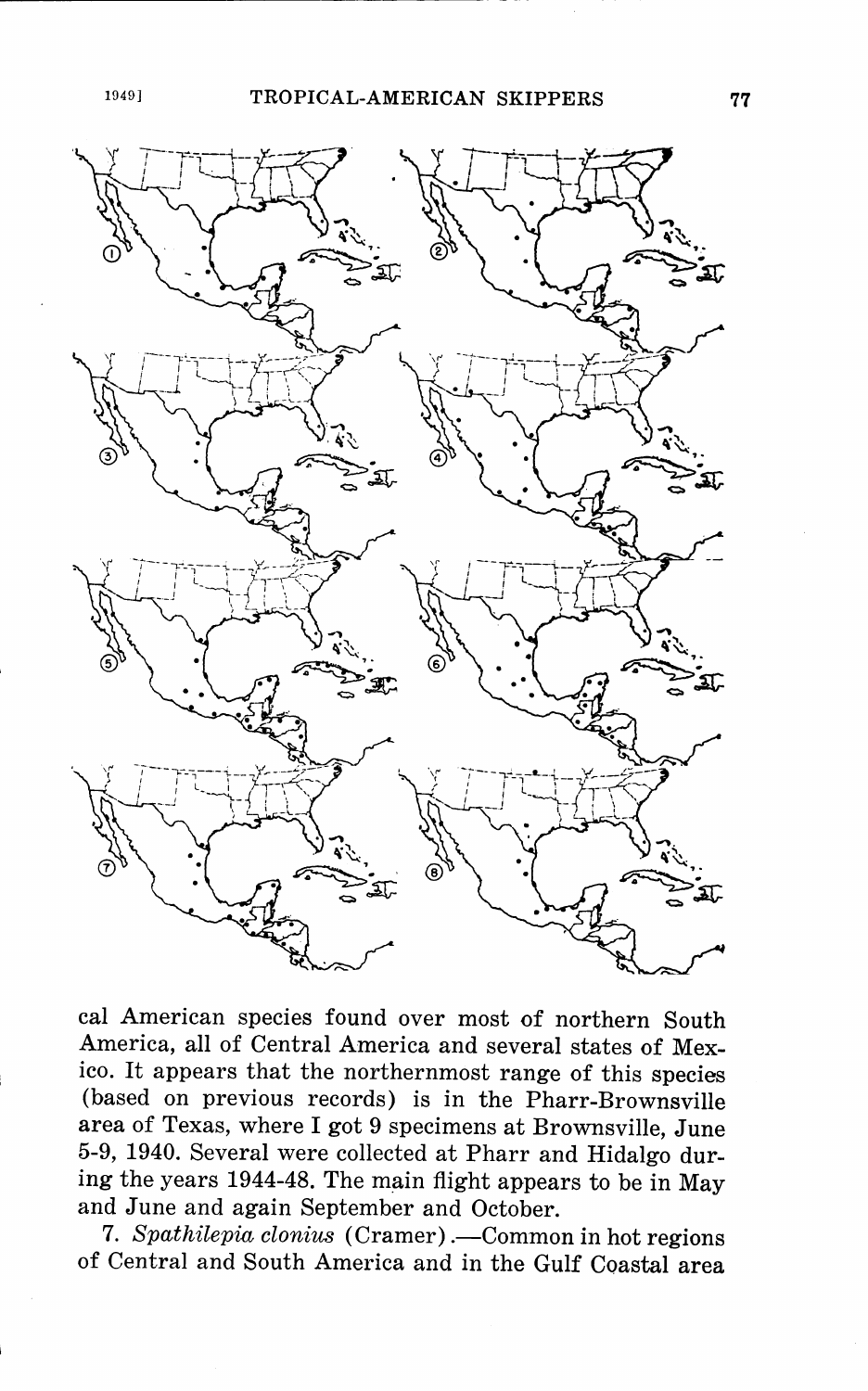of Mexico. It occurs less abundantly on the Pacific side of Mexico. I recorded the capture.of a male individual of this species, at Pharr (April, 1945); since then, several more specimens have been taken. On May 28, 1947, two males were caught at Brownsville. I took three males and two females just south of Pharr, Nov. 2, 1947, and five days later, one male and one female at the same locality. I am inclined to believe that this species is native to the lower Rio Grande valley of Texas, having perhaps been overlooked by early collectors.

8. *Grais stigmaticus* (Mabille).—We have few data on the distribution of this species in the United States. Previous records list Kerrville, Texas, September; and Sumner Co., Kansas, October. The Kansas records are from specimens collected by Stallings & Turner (which individuals were probably windblown ones.). On Aug. 20, 1944, I took nine males between Pharr and Hidalgo, flying around ebonytree blossoms in a roadside park. During August and September, 1945, I took several specimens in a flower garden in Pharr.

9. *Timochares ruptifasciatus* (Ploetz). - While this species never occurs very commonly anywhere, it appears to be rairly well distributed from southern Texas to South America. Previous records include Brownsville (and very doubtful records from southwestern Arizona and southeastern California). I have taken specimens at Brownsville, and several at Pharr during the months of August to October, 1944-47.

10. Pyrgus domicella (Erichson) .- This species does not appear to be common. I collected two specimens at Monterrey and one at Victoria, Mexico, during June, 1935. The only record I could find in the literature for the United States was 'Tucson, Arizona, August and September.' I took a male at Pharr (November 4, 1944); and two males and a female were taken at the same locality, during October and November, 1947.

11. *Pholisora mazans* (Reakirt). - One of the most abundant skippers in the American tropics. This species was long confused in southern Texas with *Pholisora hayhurstii*  (Edwards), a common United States skipper. In the area around Dallas only *hayhurstii* occurs; around San Antonio both *mazans* and *hayhurstii* occur; and at Brownsville,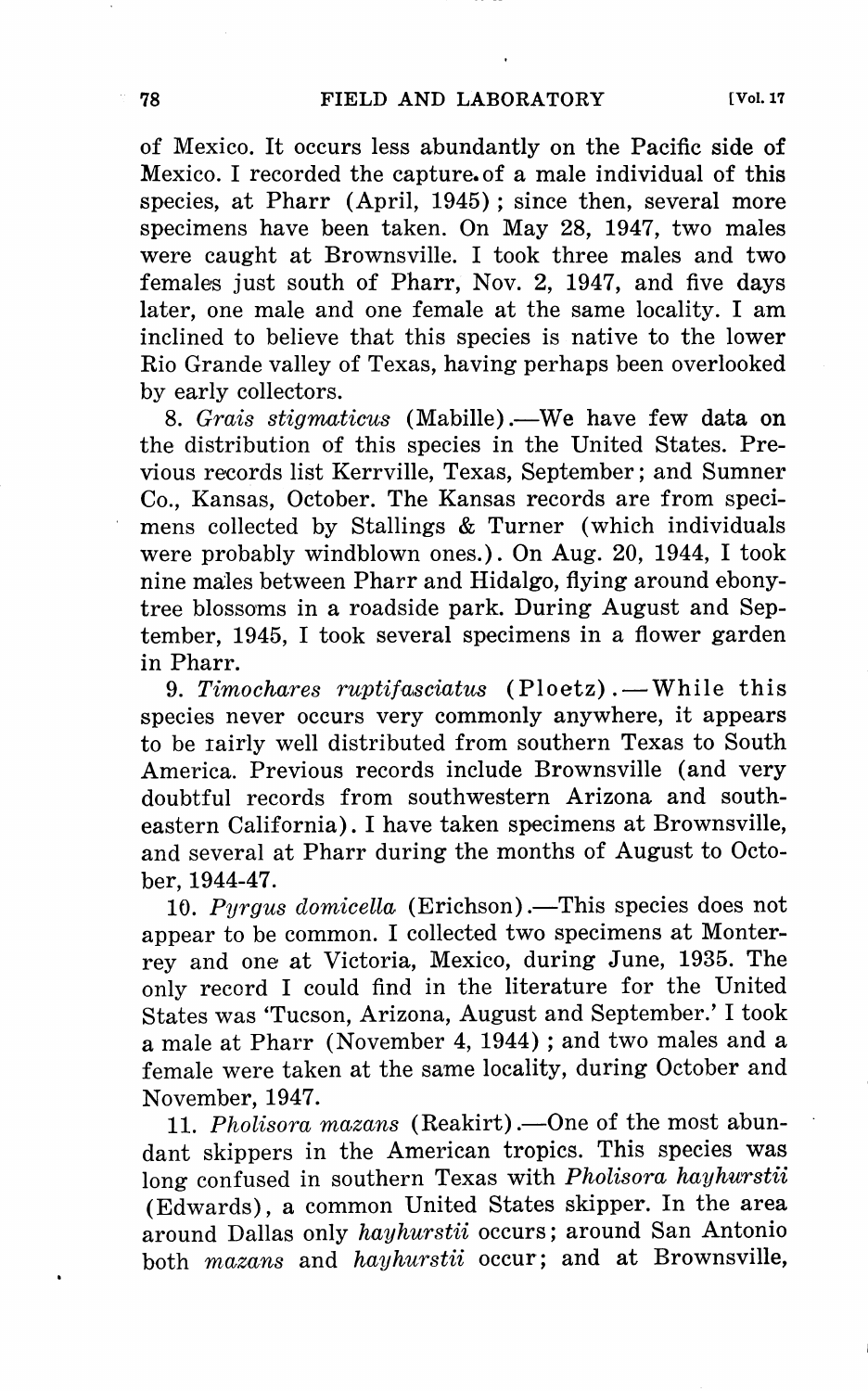

Pharr, and Laredo only *mazans* occurs. I have specimens of *mazans* from Corpus Christi, San Antonio, New Braunfels, San Marcos, Laredo, Brownsville and Pharr. It is abundant along the Rio Grande from Pharr to Brownsville.

12. *Chiomara asychis* (Cramer) .- This species is well distributed over the American tropics. Previous records state that the species has been 'collected in Texas and Arizona during April, May and October,' but fail to give exact locality. From 1944 to 1948 I collected several individuals at Brownsville, Pharr and near McAllen, Texas. The main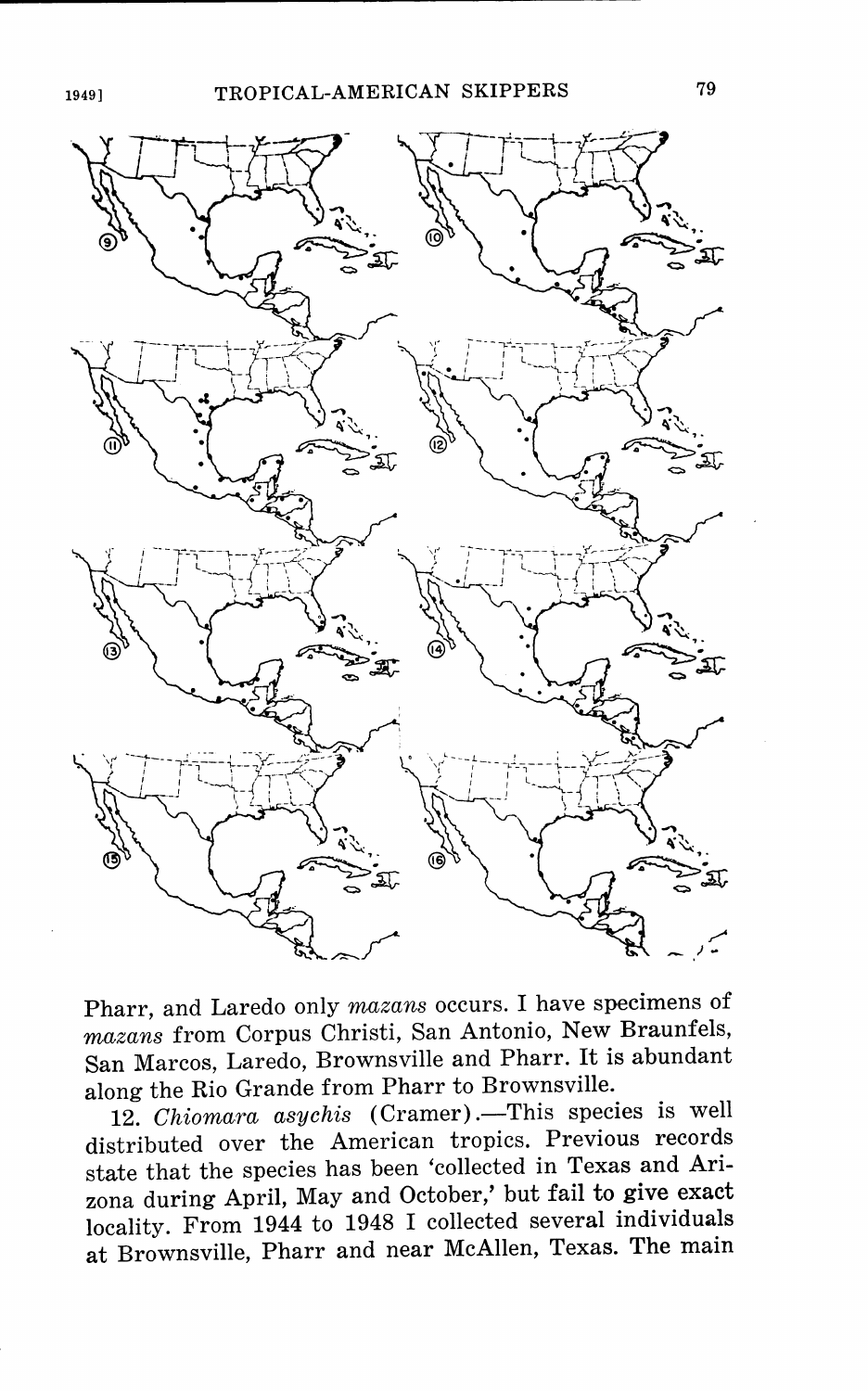period of flight is during September, October and November. Apparently this species is native to the lower Rio Grande area of Texas.

13. *Calpodes sylvicola* (Herrich-Schaeffer). - Well-distributed throughout the American tropics, Cuba, and the surrounding islands, but rarely in large numbers. The species has been previously recorded from Florida and Texas (September), but definite localities were not given. I took (Sept. 16, 1944) 3 males and 1 female at Pharr, Texas; and a month later (Oct. 15, 1944), three more males at the same <sup>p</sup>lace. I collected ( Oct. 12, 1946) eight males and one female between the towns of Pharr and McAllen. This species appears -well established around Pharr. It has only a single brood each year, which comes out in September, and remains on the wing until late November.

14. *Calpodes nyctelius* (Latreille) .- This species has been recorded from southern Texas to South America. Although it is well distributed, it appears never to be common in any <sup>g</sup>iven locality. My only specimens were collected at Pharr during September and October, 1944-47. This is another species that appears on the wing for only a short time. In tropical and subtropical areas, most butterflies that fly during September and October have a second brood appearing in April and May; but this does not hold true with most members of the genus *Calpodes* in Texas.

15. *Calpodes evansi* Freeman.-Since I described this species *(Entom. News, LVII, no. 8, Oct., 1946)*, two more specimens have been collected. I took a male just south of Pharr (Oct. 12, 1946) and a female at the same locality (Nov. 2, 1947). These collections bring the total number of known specimens to six-four males and two females. The wide spread from British Honduras and Costa Rica to Pharr, Texas, shows considerable distribution; the small number of known specimens shows lack of thorough collecting along the Gulf Coastal area in Mexico. Perhaps more widespread collecting in southern Central America and northern South America will show an even wider range for this species than is now known.

16. *Lerodea edata* (Ploetz) .- A small skipper, with a . very extensive range extending from Texas, through Mexico, Central America, to Paraguay in South America. It also occurs on the island of Trinidad. Although its range is